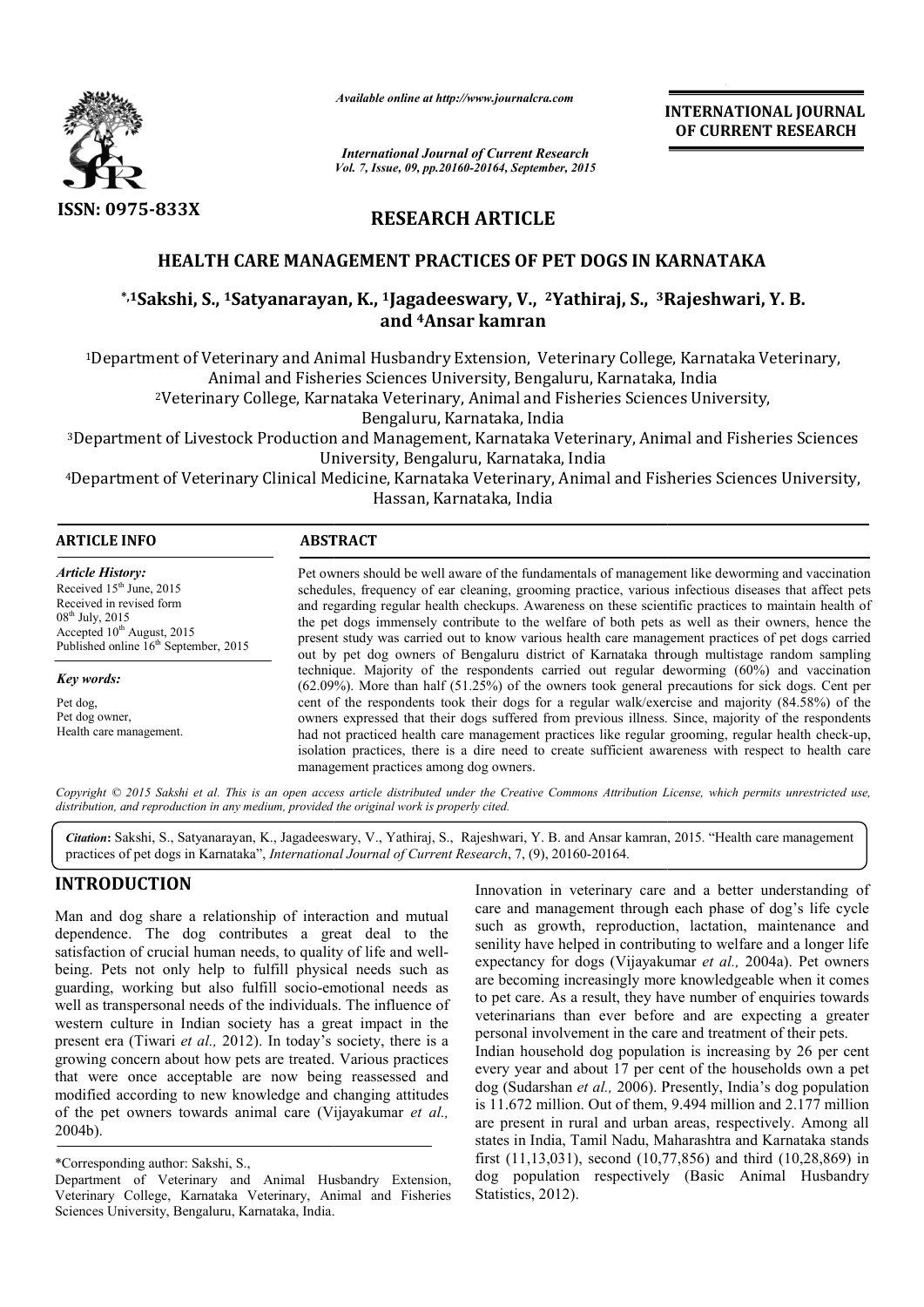A census conducted by the department of animal husbandry of Bruhat Bengaluru Mahanagara Palike (BBMP) in 2007 found out that, there were 3,27,218 dogs in Bengaluru. Of these, 1,83,758 were strays and 1,43,522 pets (Dog census, 2007). Unfortunately most of the pet dog owners resort to unscientific management practices, because of convenience. These practices include feeding waste, many-time feeding, keeping the dogs in the house premises without providing adequate shelter, unscientific breeding, irregular exercise schedules and inadequate adoption of preventive vaccination and de-worming (George, 2014). Hence this study would help in better understanding the awareness regarding healthcare management practices of pet dogs by pet dog owners. The results of the present study would help to know how to improve the healthcare management practices of pet dogs.

### **MATERIALS AND METHODS**

The present study was conducted purposively in Bengaluru district because of considerably high density of pet dog population and pet practitioners. Multistage random sampling technique was adopted for the study and the data was collected from two hundred forty pet dog owners visiting veterinary hospitals, dispensaries and clinics of Bengaluru district. Pet dog owners were personally interviewed using pre tested interview schedule between the time period from January 2015 to July 2015. The data collected were analysed employing frequency and percentage.

# **RESULTS**

A total of 240 pet dog owners were interviewed in the study to know various health care management practices followed by them. Regular deworming  $(60\%)$  was practiced by the owners followed by occasional (16.67%) and rest never practiced deworming (23.33%) for their dogs. About 30 per cent of the respondents dewormed their dog on veterinarian's advice followed by deworming on their own annually (15%), once in 6 months (10.42%) and once in 4 months (4.58%). Regarding vaccination practice, majority (62.09%) of the respondents practiced vaccination regularly followed by occasionally (14.58%) and rest never practiced (23.33%) vaccination for their dogs (Table 1).

More than half (51.25%) of the owners took general precautions for sick dogs like disinfecting the premises regularly and cleaning utensils often. Regarding grooming, majority (64.58%) of the respondents did not practise grooming. Further, majority of the owners practiced nail trimming (59.17%) and ear cleaning (65.83%) respectively. All the respondents took their dogs for regular walk/ exercise. In addition, majority (78.75%) of the owners took measures for ectoparasite control by regular washing of dogs and using medicines as prescribed by the veterinarian. Majority (91.67%) of the owners did not take their dogs for regular health checkup (Table 1).

| Sl. No. | Health care management practices  | Category                                        | Respondents, N=240 |               |
|---------|-----------------------------------|-------------------------------------------------|--------------------|---------------|
|         |                                   |                                                 | $\mathbf F$        | $\frac{0}{0}$ |
| 1       | Deworming practice                | i) Regular                                      | 144                | 60            |
|         |                                   | ii) Occasional                                  | 40                 | 16.67         |
|         |                                   | iii) Never practice                             | 56                 | 23.33         |
|         |                                   | Regularity of deworming                         |                    |               |
|         |                                   | i) On veterinarian advice                       | 72                 | 30            |
|         |                                   | ii) On their own                                | 72                 | 30            |
|         |                                   | a) Once in 4 months                             | 11                 | 4.58          |
|         |                                   | b) Once in 6 months                             | 25                 | 10.42         |
|         |                                   | c) Annually                                     | 36                 | 15            |
| 2       | Vaccination practice              | i) Regular                                      | 149                | 62.09         |
|         |                                   | ii) Occasional                                  | 35                 | 14.58         |
|         |                                   | iii) Never practice                             | 56                 | 23.33         |
| 3       | General precautions for sick dogs | i) Yes                                          | 123                | 51.25         |
|         |                                   | a) Clean utensils often                         | 36                 | 15            |
|         |                                   | b) Disinfect premises regularly                 |                    |               |
|         |                                   | and clean utensils often                        | 87                 | 36.25         |
|         |                                   | ii) No                                          | 117                | 48.75         |
| 4       | Grooming practice                 | i) Yes                                          | 85                 | 35.42         |
|         |                                   | a) Daily                                        | 9                  | 3.75          |
|         |                                   | b) Once in two days                             | 11                 | 4.58          |
|         |                                   | c) Weekly                                       | 37                 | 15.42         |
|         |                                   | d) Fortnightly                                  | 28                 | 11.67         |
|         |                                   | ii) No                                          | 155                | 64.58         |
| 5       | Nail trimming practice            | i) Yes                                          | 142                | 59.17         |
|         |                                   | ii) No                                          | 98                 | 40.83         |
| 6       | Ear cleaning practice             | i) Yes                                          | 158                | 65.83         |
|         |                                   | a) Fortnightly                                  | 34                 | 14.17         |
|         |                                   | b) Monthly                                      | 74                 | 30.83         |
|         |                                   | c) Once in 2 months                             | 50                 | 20.83         |
|         |                                   | ii) No                                          | 82                 | 34.17         |
| 7       | Regular walk/exercise             | i) Yes                                          | 240                | 100           |
|         |                                   | ii) No                                          | $\theta$           | $\theta$      |
| 8       | Control measures for ectoparasite | i) Regular bathing of dogs                      | 189                | 78.75         |
|         |                                   | and Use of medicines prescribed by veterinarian |                    |               |
|         |                                   | ii) Regular bathing of dogs and Picking and     |                    |               |
|         |                                   | destroying                                      | 51                 | 21.25         |
|         |                                   |                                                 |                    | $$ Continue   |

**Table 1. Healthcare management practices**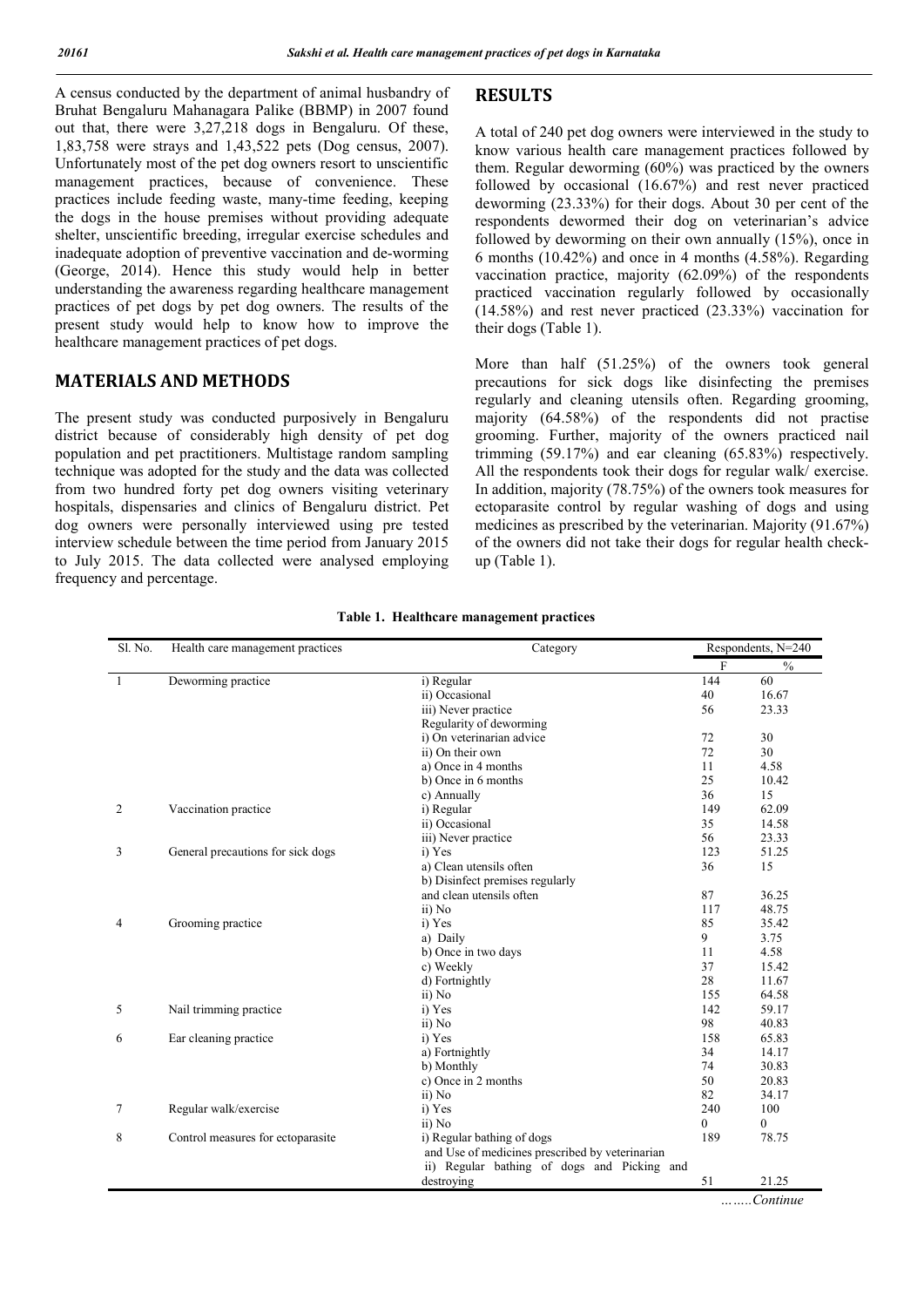| 9  | Take dogs for regular health check up          | i) Yes                                               | 20               | 8.33             |
|----|------------------------------------------------|------------------------------------------------------|------------------|------------------|
|    |                                                | ii) No                                               | 220              | 91.67            |
| 10 | Treatment on own                               | i) Yes                                               | 8                | 3.33             |
|    |                                                | ii) No                                               | 232              | 96.67            |
| 11 | Use of alternate therapy                       | i) Yes                                               | 3                | 1.5              |
|    |                                                | a) Ayurveda                                          | 2                | 1                |
|    |                                                | b) Homoeopathy                                       | $\mathbf{1}$     | 0.5              |
|    |                                                | ii) No                                               | 237              | 98.5             |
| 12 | History of previous illness                    | i) Yes                                               | 203              | 84.58            |
|    |                                                | ii) No                                               | 37               | 15.42            |
| 13 | Diseases/condition pet have suffered           | i) Unaware of disease name                           | 77               | 32.08            |
|    |                                                | ii) Skin diseases                                    | 145              | 60.42            |
|    |                                                | iii) Parvoviral gastro enteritis                     | 102              | 42.5             |
|    |                                                | iv) Ehrlichiosis                                     | 52               | 21.67            |
|    |                                                | v) Leptospirosis                                     | 59               | 24.58            |
|    |                                                | vi) Skeletal disease                                 | $\overline{7}$   | 2.92             |
|    |                                                | vii) Kidney disease                                  | 18               | 7.5              |
|    |                                                | viii) Liver disease                                  | 2                | 1                |
|    |                                                | viii) Heart disease                                  | $\overline{3}$   | 1.25             |
|    |                                                | ix) Babesiosis                                       | $\mathbf{1}$     | 0.5              |
|    |                                                | x) Worm infestation                                  | 6                | 2.5              |
| 14 | Vaccination for infectious diseases            | i) Rabies                                            | 184              | 76.67            |
|    |                                                | ii)Combined<br>(Canine)<br>vaccination<br>distemper, | 152              | 63.33            |
|    |                                                | infectious<br>hepatitis,<br>canine<br>leptospirosis, |                  |                  |
|    |                                                | parainfluenza, canine parvovirus)                    |                  |                  |
|    |                                                | iii) Corona virus                                    | $\boldsymbol{0}$ | $\boldsymbol{0}$ |
|    |                                                | viii) Kennel cough                                   | $\theta$         | $\mathbf{0}$     |
| 15 | People who take dog to the veterinary facility | i) Owner                                             | 193              | 80.3             |
|    |                                                | ii) Owner's representative                           | 36               | 15               |
|    |                                                | iii) Dog's care taker                                | $\overline{2}$   | 1                |
|    |                                                | iv) Driver                                           | 9                | 3.7              |
|    |                                                |                                                      |                  |                  |

**Table 2. Isolation practice of pet dogs**

| Sl. No. | Isolation practice                     | Category | Respondents, $n=50$ |  |
|---------|----------------------------------------|----------|---------------------|--|
|         |                                        |          |                     |  |
|         | Isolation practice during sick/illness | Yes      |                     |  |
|         |                                        | N٥       |                     |  |
|         |                                        |          |                     |  |

Related to history of previous illness, majority (84.58%) of the owners expressed that their dogs had suffered from previous illness mainly from skin diseases (60.42%). Further, majority of the owners did not treat their pets on their own (96.67%) and used any alternate therapy (98.5%). Related to vaccination against different diseases, majority of the owners carried out vaccination against rabies (76.67%) and followed combined vaccinations (63.33%) against canine distemper, canine hepatitis, leptospirosis, parainfluenza and parvoviral disease. About 80.3 per cent of the owners themselves took their dogs to the veterinary facility (Table 1). Among the respondents who possessed more than one dog, majority (82%) did not follow isolation practice of sick dogs from healthy dogs (Table 2).

## **DISCUSSION**

Regular deworming was practiced by majority (60%) of the owners which might be due to regular advice from veterinarians who had created sufficient awareness among the owners about parasitic diseases and their effect on the dog health as well as their own health. The results were in partial in consonance with the findings of Vijayakumar *et al.* (2004b) and Basarajappa (2013) where as findings of Yimer *et al.* (2012) found out that majority did not deworm their dogs.

Regarding regularity of deworming practice, Bhadesiya and Raval (2014) revealed that majority of the owners were aware of deworming protocol but the findings were not in consonance with Vijayakumar *et al.* (2004b). Majority of the respondents practiced vaccination regularly (62.09%) showing adequate knowledge regarding importance of carrying out regular vaccination. The findings were partially in line with the findings of Leslie *et al*. (1988), Hsu *et al.* (2003), Vijayakumar *et al.* (2004b) and Matibag *et al.* (2007) who reported that, majority of the owners vaccinated their dogs. Bhadesiya and Raval (2014) revealed that, majority of the pet owners were aware of vaccination practice against infectious diseases whereas the results were not in agreement with the findings of Sharma (2005), Yimer *et al.* (2012) and Thomas *et al.* (2013).

The study revealed that, nearly half (51.25%) of the owners took general precautions for sick dogs like disinfecting the premises regularly and cleaning utensils often (36.25%). Inadequate knowledge regarding hygienic practices that are needed to be taken during illness, ignorance and lack of manpower could be attributed to the above finding of half of the owners for not taking any general precautions for sick dogs. Regarding grooming practice, results were in line with the findings of Basarajappa (2013) but contrary to Vijayakumar *et al.* (2004b) who reported that, majority of the owners practiced grooming at weekly intervals. Majority

ń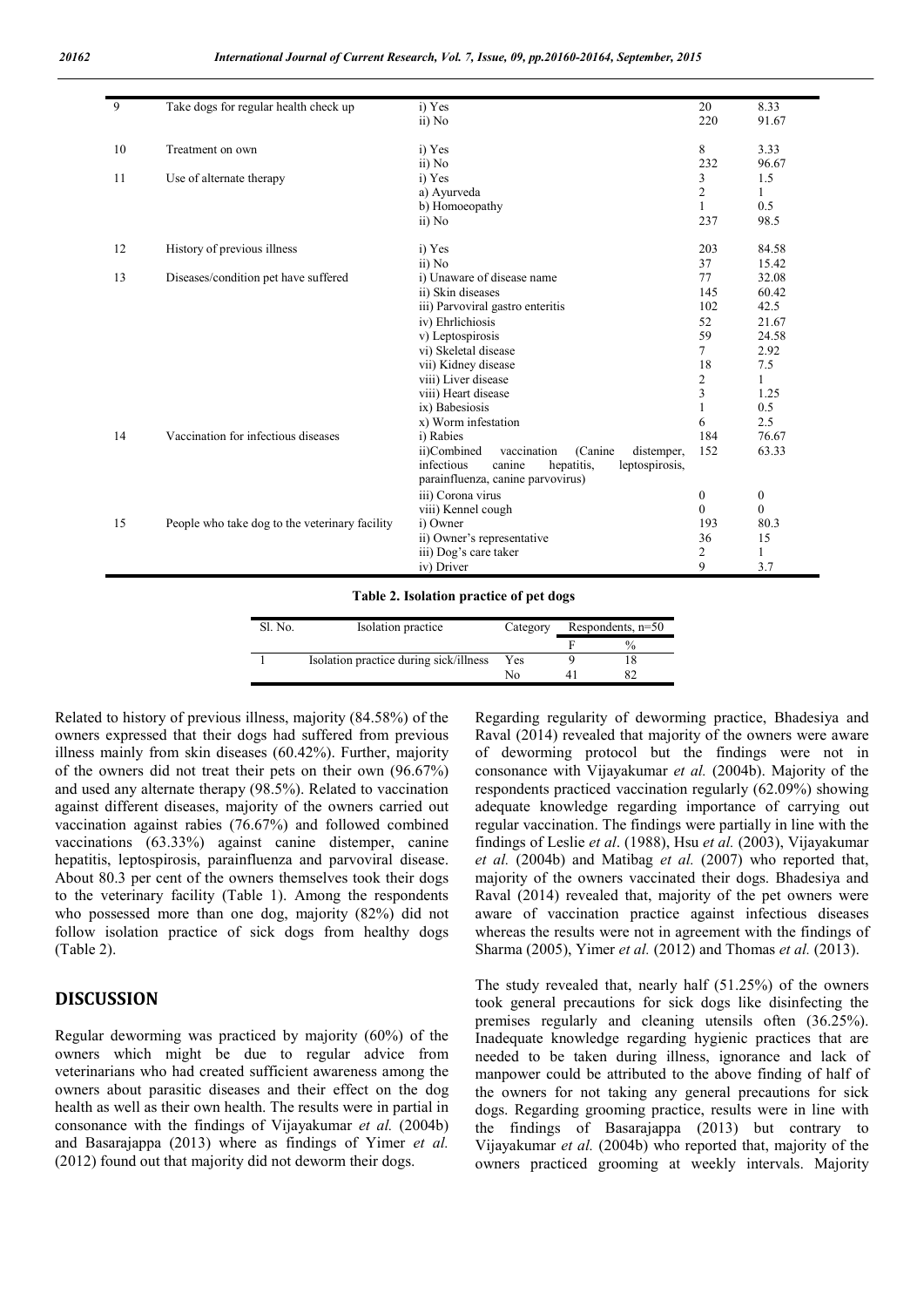(59.17%) of the respondents practiced nail trimming. Presence of middle aged and old dogs in the study and also adequate knowledge regarding importance of nail trimming could be attributed to the observation of above results. The present findings were in consonance with the findings of Vijayakumar *et al.* (2004b) who reported that majority of the pet owners practiced nail trimming.

Related to regular walk/ exercise, cent per cent of the respondents took their dogs for a regular walk/exercise as the owners had sufficient awareness regarding importance of regular walk/exercise and the findings of the study were in agreement with those of Rohlf *et al.* (2010) and Meyer and Forkman (2014). Majority (78.75%) of dog owners practiced regular bathing along with the use of medicines prescribed by the veterinarian for ectoparasite control. Positive perception of the owners treatment from the veterinarian was effective could be the possible reason for the above observed results. The results were not similar to the findings of Farkas *et al*. (2009) and Basarajappa (2013) who opined that majority of the respondents did not use any ectoparasite control products.

The study revealed that, majority (91.67%) of the pet owners did not take their dogs for regular health check-up as they had inadequate awareness regarding the importance and advantages of taking dogs for regular health check-up which in turn contributes to wellbeing of the dogs. The findings were in conformity with the findings of Vijayakumar *et al.* (2004b) and Bhadesiya and Raval (2014) but disagreement with the findings of Hsu *et al.* (2003) who reported in their study that dog owners regularly took their dogs for health check-up. Majority (60.42%) of the respondents experienced skin diseases in their dogs. Environmental conditions, poor management techniques followed by owners and susceptibility of dog's skin may be the precursor to skin diseases. The results were partially in agreement to the findings of Sallander *et al.* (2001) and Vijayakumar *et al.* (2004b) who reported that pets suffered from skin disorders, infections, ear diseases, worm infestation, canine distemper, parvo viral infection, leptospirosis and skeletal disease. It was confirmed from the study that, majority (96.67%) of the owners never treated their dogs on their own as they believed that their dogs should be treated by an expert in the field whereas 3.33 per cent treated their pets on their own.

Less percentage (63.33%) of the respondents followed combined vaccination for their dogs when compared to rabies vaccination (76.67%), this may be due to cost factor and less awareness about various diseases which can be prevented through combined vaccination. The results were in consonance with the findings of Basarajappa (2013) who opined that, majority of the owners carried rabies vaccinations and combined vaccinations whereas results were partially similar with the earlier findings of Vijayakumar et al. (2004b), Weng *et al.* (2006) and Sambo *et al.* (2014) who reported that majority of the owners vaccinated against rabies. Jamett *et al.* (2010) found out that owners vaccinated their dogs against canine parvovirus and canine distemper. Majority (80.3%) of the respondents themselves took their dogs to veterinary facility indicating their care and attachment towards their pet dogs. Regarding isolation practice, majority (82%) of the

owners who owned more than one dog did not follow isolation practice which revealed the lack of awareness, ignorance as well as non-availability of separate space or facilities to isolate sick dogs from healthy dogs.

#### **Conclusion**

Related to health care management, majority of the owners had practiced various health care management practices and also majority of the respondents had not practiced various practices like isolation practice, regular grooming, regular health checkup hence, there is a need to create and enhance pet dog owners awareness on scientific dog rearing through various information sources like veterinarians, television, news paper, radio, animal exhibition, NGO's, breed clubs, breeders, kennel club magazines, seminars, extension agents and trainings for effective dissemination of the information based on prioritization of the information needs of the dog owners.

#### **Acknowledgement**

The authors are thankful to veterinary hospitals, dispensaries and clinics at Bengaluru district for providing necessity facilities to carry out the research.

#### **REFERENCES**

- Basarajappa, A. D. 2013. Knowledge level and information needs of dog owners about scientific dog rearing practices in India. M.V.Sc. Thesis, Department of Veterinary and Animal Husbandry Extension, Indian Veterinary Research Institute, Izatnagar, Uttar Pradesh.
- Basic Animal Husbandry Statistics (BAHS)/19<sup>th</sup> livestock census, 2012., Department of Animal Husbandry, Dairying & Fisheries, Ministry of Agriculture. Government of India.
- Bhadesiya, C. M. and Raval, S. K. 2014. Percentage analysis of knowledge level for dog-ownership in rural areas of Gujarat. *Int. J. Soc. Sci. Humanit. Res.,* 2(4): 300-302.
- Dog Census, 2007, Department of Animal Husbandry Bruhat Bengaluru Mahanagara Palike (BBMP). Government of Karnataka.
- Farkas, R., Gyurkovszky, M., Solymosi, N. and Beugnet, F. 2009. Prevalence of flea infestation in dogs and cats in Hungary combined with a survey of owner awareness. *Med. Vet. Entomol.,* 23(3): 187-94.
- George, A. 2014. Development of an information technology based advisory system on scientific management of pet dogs. Ph.D. Thesis, Department of Veterinary and Animal Husbandry Extension, College of Veterinary and Animal Sciences Mannuthy, Kerala, India.
- Hsu, Y., Severinghaus, L. L. and Serpell. J. A. 2003. Dog Keeping in Taiwan: Its contribution to the problem of freeroaming dogs. *J. Appl. Anim. Welf. Sci.,* 6(1): 1-23.
- Jamett, A.G., Cleaveland, S., Cunningham, A. A. and Bronsvoort, B. M. 2010. Demography of domestic dogs in rural and urban areas of the Coquimbo region of Chile and implications for disease transmission. *Prev. Vet. Med.,* 94(3-4): 272-281.
- Katagiri, S. and oliveira-sequeira, T. C. 2008. Prevalence of dog intestinal parasites and risk perception of zoonotic infection by dog owners in Sao Paulo state, Brazil. Zoonoses Public Hlth., 55(8-10): 406-413.